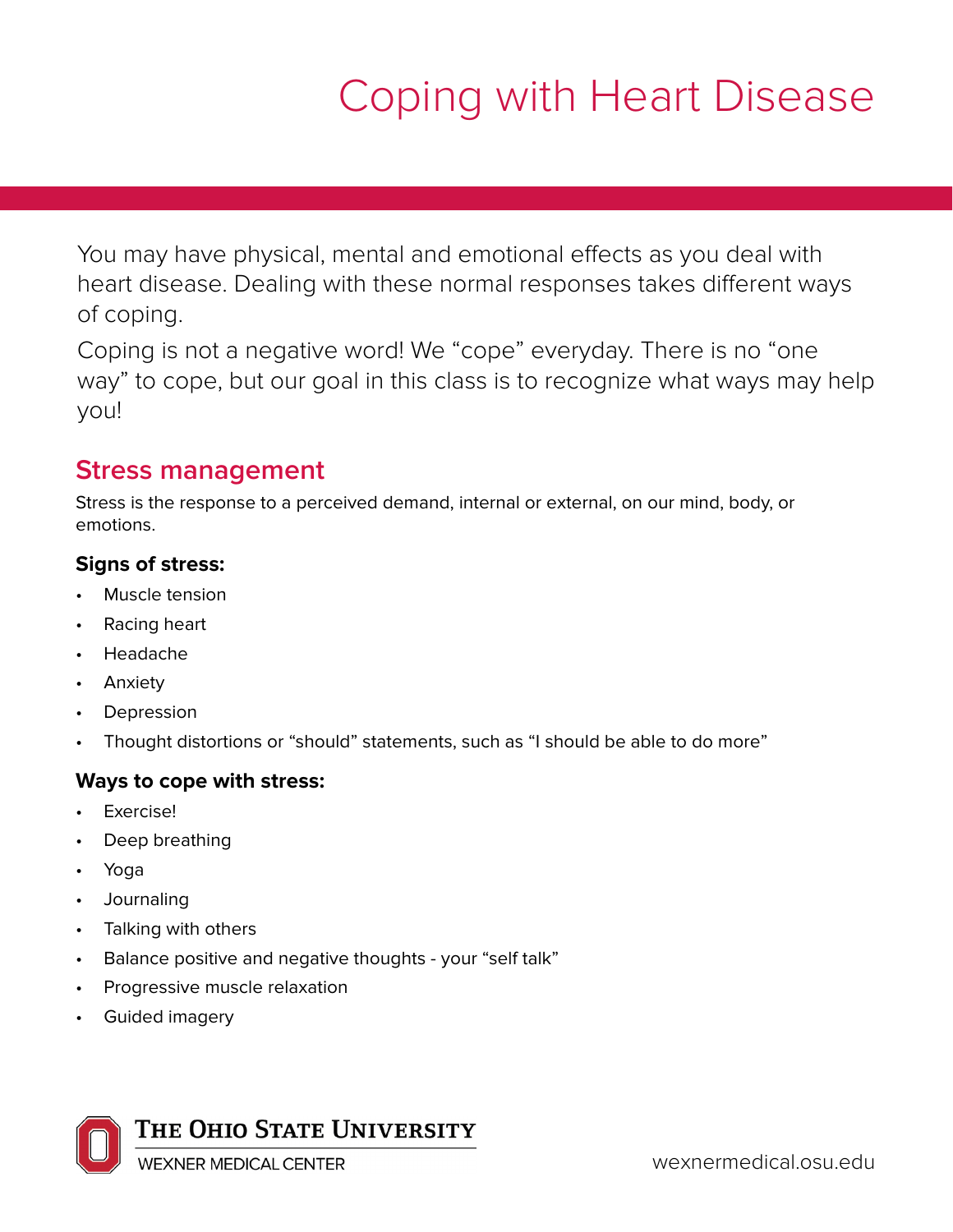### **Self-talk**

- The habitual things we say to ourselves and the way we think of ourselves.
- Negative self-talk can make chronic conditions seem like an uphill battle with new obstacles to overcome each day
- Work to transition negative thought to positive thoughts. Think of "The Engine That Could": I think I can; I think I can.
	- $\cdot$  Negative thought: "My future frightens me. My life will never be the same"
	- **EXECT AT A Positive thought: "I'm still the same person I've always been. I can cope."**

### **Progressive muscle relaxation**

- Some people cannot relax due to muscle tension.
- Alternate tensing and relaxing the different muscle groups throughout the body, starting in the feet and moving to head.
- Become fully aware of each muscle and changes in sensations as you let go of the tension and relax.

## **Guided imagery**

- It's like a guided daydream, where you transport yourself to another time and place, picturing yourself in a peaceful, relaxing environment.
- It is best used for fatigue and relaxation.
- Think of a time and place where you felt safe and comfortable. Imagine those surroundings, sights, smells and sounds. Bring as much of that experience back into the here and now as possible.
- For free guided imagery recordings, visit [https://wexnermedical.osu.edu/integrative](https://wexnermedical.osu.edu/integrative-complementary-medicine/guided-imagery)[complementary-medicine/guided-imagery](https://wexnermedical.osu.edu/integrative-complementary-medicine/guided-imagery).

## **Depression**

Unhappy feelings or depression often occur with chronic illness. These feelings are part of the normal ups and downs that all paths have.

Although everyone feels down sometimes, signs of depression can linger and interfere with your ability to live your life and cope with stressors.

Recognizing you are depressed is the first step toward feeling better.

#### **Signs of depression:**

- Loss of interest
- Isolation withdrawal
- Changes in sleep patterns
- Increased or decreased appetite
- Unintentional weight loss or gain
- Low energy or fatigue
- Confusion or lack of concentration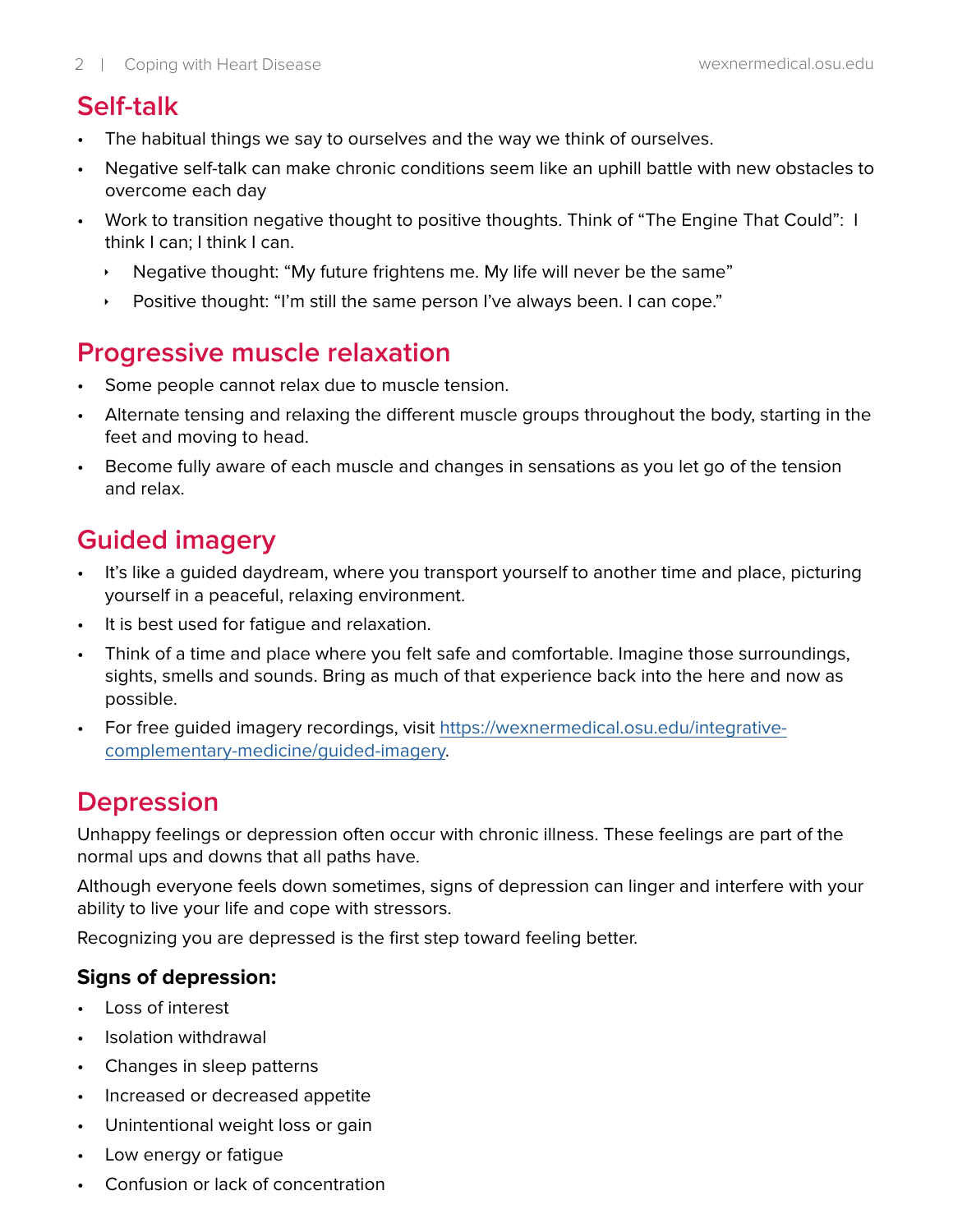#### **The depression cycle:**

Here is how one sign of depression, low energy or fatigue, can start the depression cycle. It can be hard to cope and manage your depression once you find yourself in the depression cycle.



#### **Coping methods:**

- Contact with others call a friend or family member
- Plan ahead for a special event
- Get out of the house
- Do something nice for yourself
- Exercise!

#### **Reversing the depression cycle:**

Here is how one coping method, exercise, can help get you out of the depression cycle and feeling better!